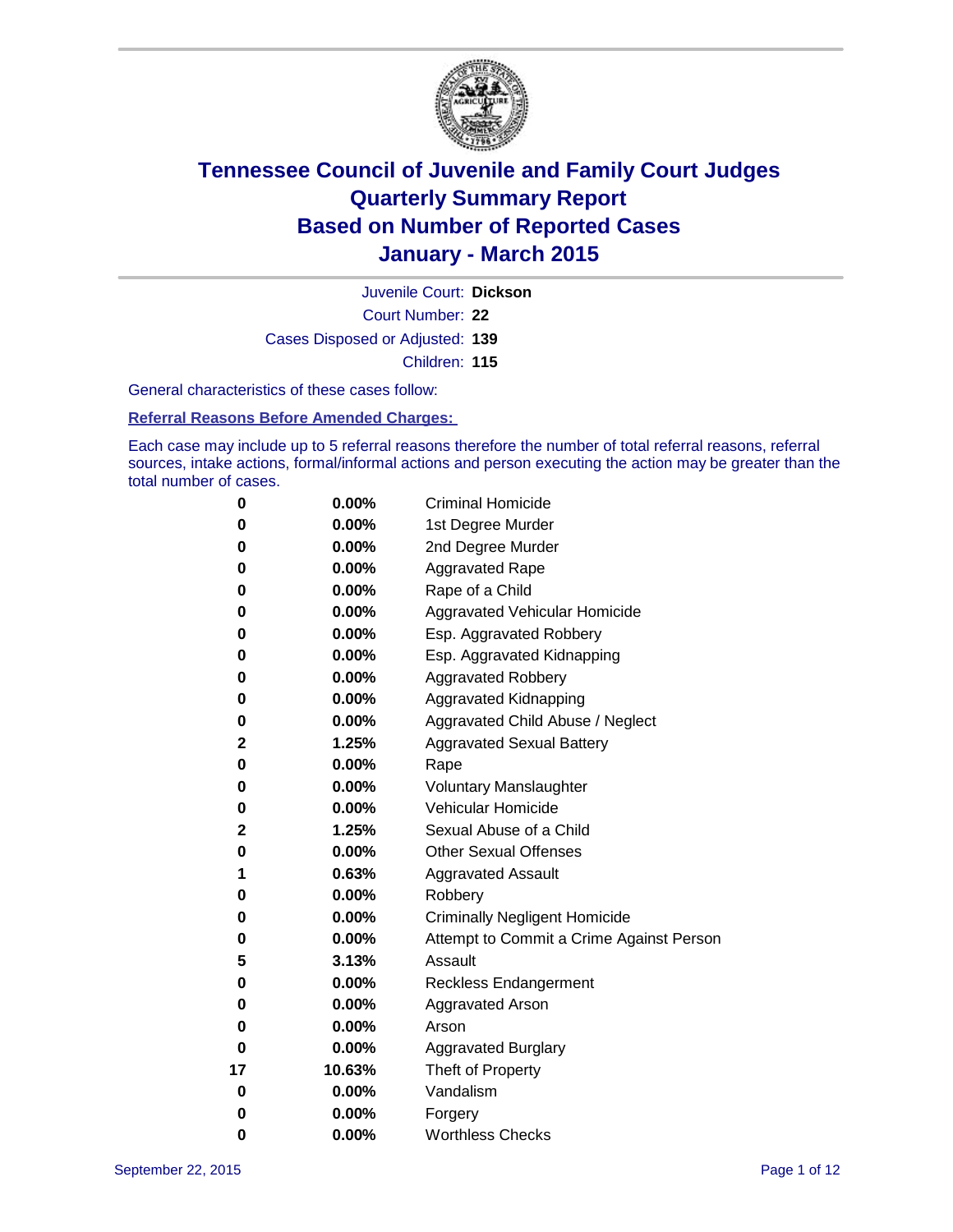

Court Number: **22** Juvenile Court: **Dickson** Cases Disposed or Adjusted: **139** Children: **115**

#### **Referral Reasons Before Amended Charges:**

Each case may include up to 5 referral reasons therefore the number of total referral reasons, referral sources, intake actions, formal/informal actions and person executing the action may be greater than the total number of cases.

| 0        | 0.00%  | Illegal Possession / Fraudulent Use of Credit / Debit Cards |
|----------|--------|-------------------------------------------------------------|
| 5        | 3.13%  | <b>Burglary</b>                                             |
| 0        | 0.00%  | Unauthorized Use of a Vehicle                               |
| 0        | 0.00%  | Cruelty to Animals                                          |
| 0        | 0.00%  | Sale of Controlled Substances                               |
| 0        | 0.00%  | Other Drug Offenses                                         |
| 4        | 2.50%  | <b>Possession of Controlled Substances</b>                  |
| 0        | 0.00%  | <b>Criminal Attempt</b>                                     |
| 0        | 0.00%  | Carrying Weapons on School Property                         |
| 0        | 0.00%  | Unlawful Carrying / Possession of a Weapon                  |
| 1        | 0.63%  | <b>Evading Arrest</b>                                       |
| 0        | 0.00%  | Escape                                                      |
| 0        | 0.00%  | Driving Under Influence (DUI)                               |
| 4        | 2.50%  | Possession / Consumption of Alcohol                         |
| 0        | 0.00%  | Resisting Stop, Frisk, Halt, Arrest or Search               |
| 0        | 0.00%  | <b>Aggravated Criminal Trespass</b>                         |
| 0        | 0.00%  | Harassment                                                  |
| 0        | 0.00%  | Failure to Appear                                           |
| 0        | 0.00%  | Filing a False Police Report                                |
| 0        | 0.00%  | <b>Criminal Impersonation</b>                               |
| 0        | 0.00%  | <b>Disorderly Conduct</b>                                   |
| 0        | 0.00%  | <b>Criminal Trespass</b>                                    |
| 2        | 1.25%  | <b>Public Intoxication</b>                                  |
| $\bf{0}$ | 0.00%  | Gambling                                                    |
| 18       | 11.25% | <b>Traffic</b>                                              |
| 0        | 0.00%  | <b>Local Ordinances</b>                                     |
| 1        | 0.63%  | Violation of Wildlife Regulations                           |
| 0        | 0.00%  | Contempt of Court                                           |
| 1        | 0.63%  | Violation of Probation                                      |
| 0        | 0.00%  | Violation of Aftercare                                      |
| 1        | 0.63%  | <b>Unruly Behavior</b>                                      |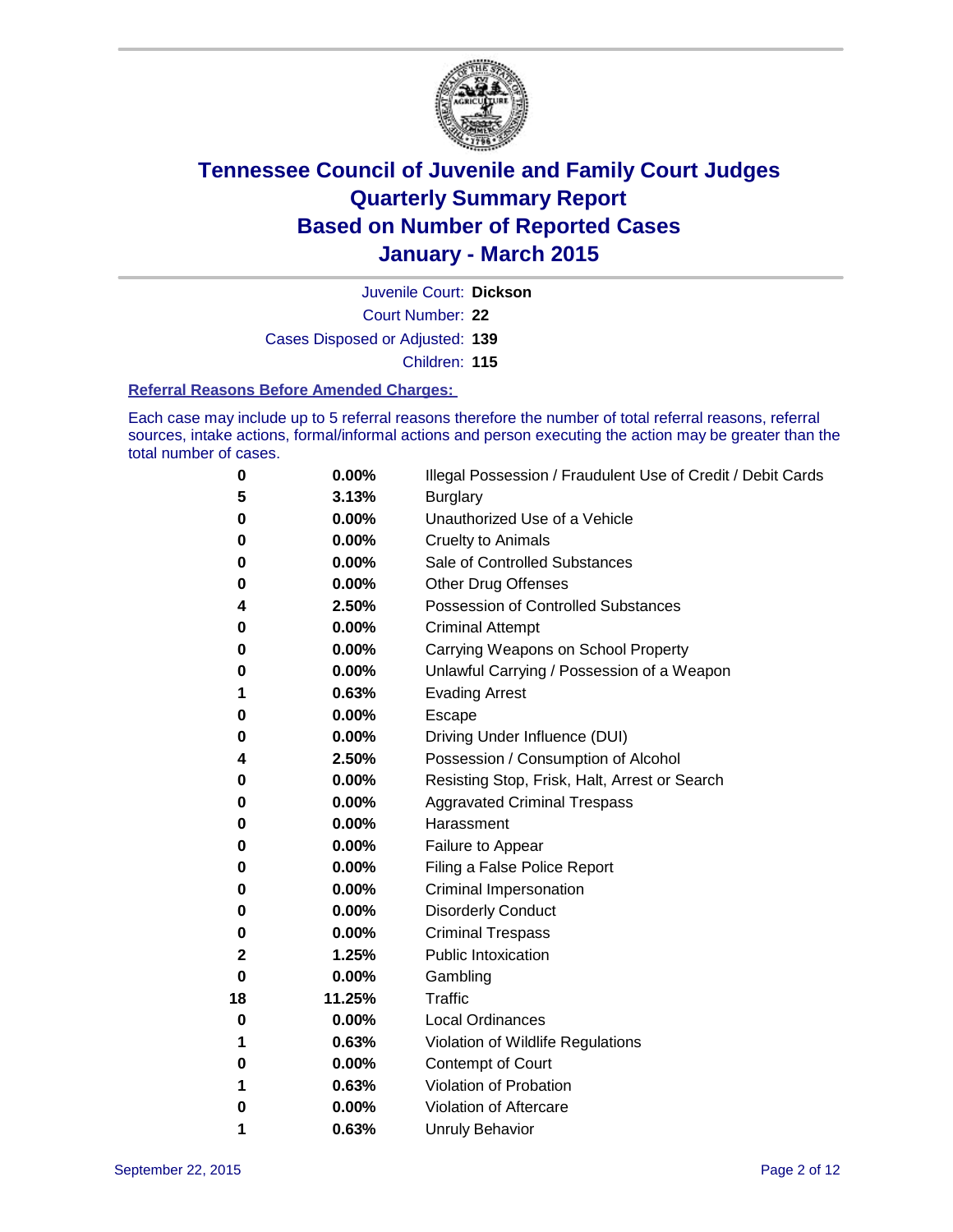

Court Number: **22** Juvenile Court: **Dickson** Cases Disposed or Adjusted: **139** Children: **115**

#### **Referral Reasons Before Amended Charges:**

Each case may include up to 5 referral reasons therefore the number of total referral reasons, referral sources, intake actions, formal/informal actions and person executing the action may be greater than the total number of cases.

| 31           | 19.38%  | Truancy                                |
|--------------|---------|----------------------------------------|
| $\mathbf{2}$ | 1.25%   | In-State Runaway                       |
| 0            | 0.00%   | Out-of-State Runaway                   |
| 16           | 10.00%  | Possession of Tobacco Products         |
| $\mathbf{2}$ | 1.25%   | Violation of a Valid Court Order       |
| 4            | 2.50%   | <b>Violation of Curfew</b>             |
| 0            | 0.00%   | Sexually Abused Child                  |
| 0            | 0.00%   | <b>Physically Abused Child</b>         |
| 6            | 3.75%   | Dependency / Neglect                   |
| 0            | 0.00%   | <b>Termination of Parental Rights</b>  |
| 0            | 0.00%   | <b>Violation of Pretrial Diversion</b> |
| 0            | 0.00%   | Violation of Informal Adjustment       |
| 22           | 13.75%  | <b>Judicial Review</b>                 |
| 0            | 0.00%   | <b>Administrative Review</b>           |
| 0            | 0.00%   | <b>Foster Care Review</b>              |
| 1            | 0.63%   | Custody                                |
| 0            | 0.00%   | Visitation                             |
| 0            | 0.00%   | Paternity / Legitimation               |
| 4            | 2.50%   | Child Support                          |
| 0            | 0.00%   | <b>Request for Medical Treatment</b>   |
| 0            | 0.00%   | <b>Consent to Marry</b>                |
| 8            | 5.00%   | Other                                  |
| 160          | 100.00% | <b>Total Referrals</b>                 |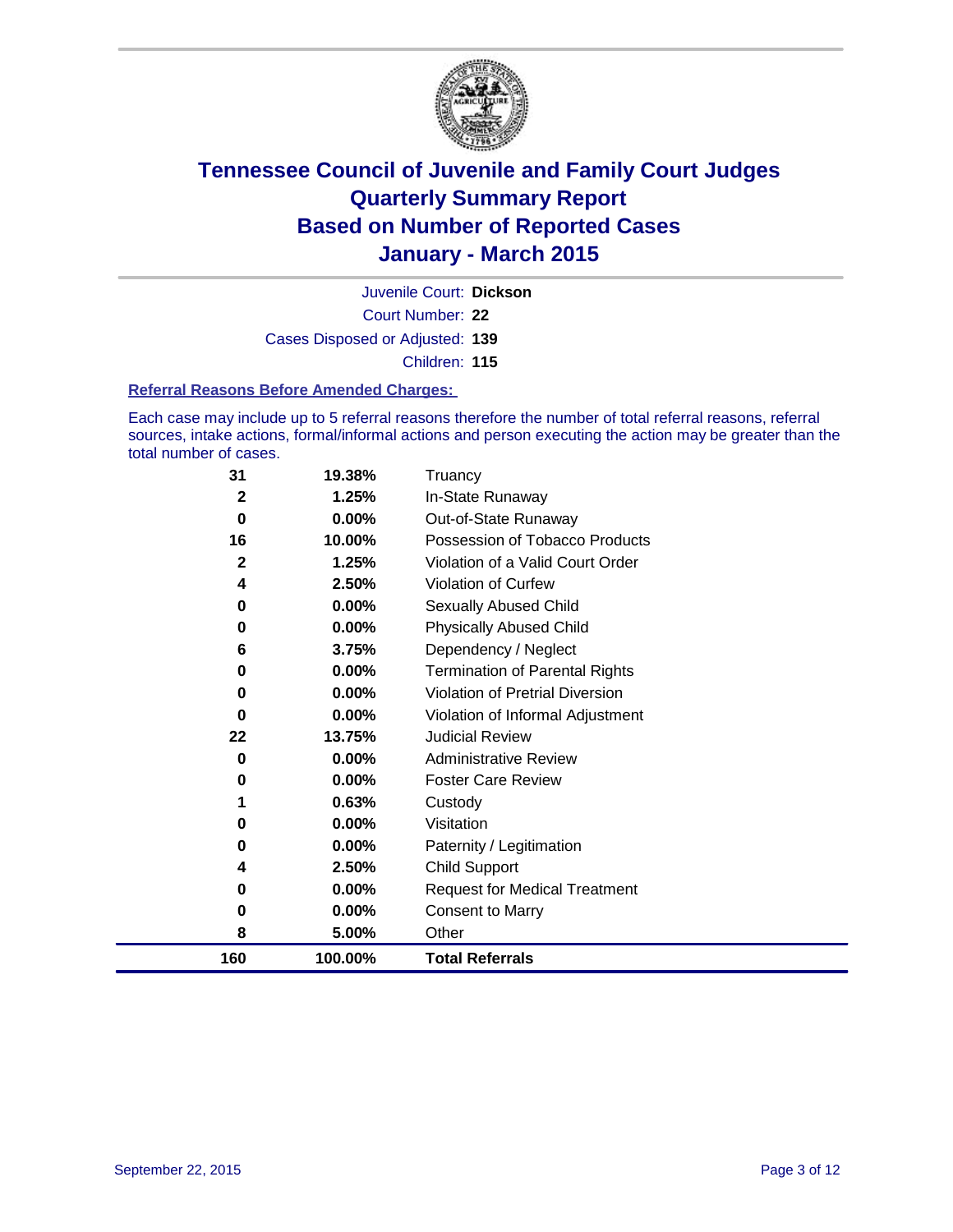

| Juvenile Court: Dickson         |  |
|---------------------------------|--|
| Court Number: 22                |  |
| Cases Disposed or Adjusted: 139 |  |
| Children: 115                   |  |
|                                 |  |

### **Referral Sources: 1**

| 160 | 100.00%  | <b>Total Referral Sources</b>     |
|-----|----------|-----------------------------------|
|     | 0.63%    | Other                             |
| 0   | $0.00\%$ | Unknown                           |
| 0   | $0.00\%$ | Hospital                          |
| 2   | 1.25%    | Child & Parent                    |
| 2   | 1.25%    | Victim                            |
| 1   | 0.63%    | <b>Other Court</b>                |
| 0   | $0.00\%$ | Social Agency                     |
| 25  | 15.63%   | <b>Court Staff</b>                |
| 4   | 2.50%    | <b>District Attorney's Office</b> |
| 0   | $0.00\%$ | <b>Other State Department</b>     |
| 4   | 2.50%    | <b>DCS</b>                        |
| 0   | $0.00\%$ | <b>CSA</b>                        |
| 43  | 26.88%   | School                            |
|     | 0.63%    | Self                              |
| 3   | 1.88%    | Relatives                         |
| 0   | $0.00\%$ | Parents                           |
| 74  | 46.25%   | Law Enforcement                   |

### **Age of Child at Referral: 2**

| 115          | 100.00% | <b>Total Child Count</b> |
|--------------|---------|--------------------------|
| 0            | 0.00%   | Unknown                  |
| $\mathbf{2}$ | 1.74%   | Ages 19 and Over         |
| 34           | 29.57%  | Ages 17 through 18       |
| 43           | 37.39%  | Ages 15 through 16       |
| 10           | 8.70%   | Ages 13 through 14       |
| 7            | 6.09%   | Ages 11 through 12       |
| 19           | 16.52%  | Ages 10 and Under        |

<sup>1</sup> If different than number of Referral Reasons (160), verify accuracy of your court's data.

One child could be counted in multiple categories, verify accuracy of your court's data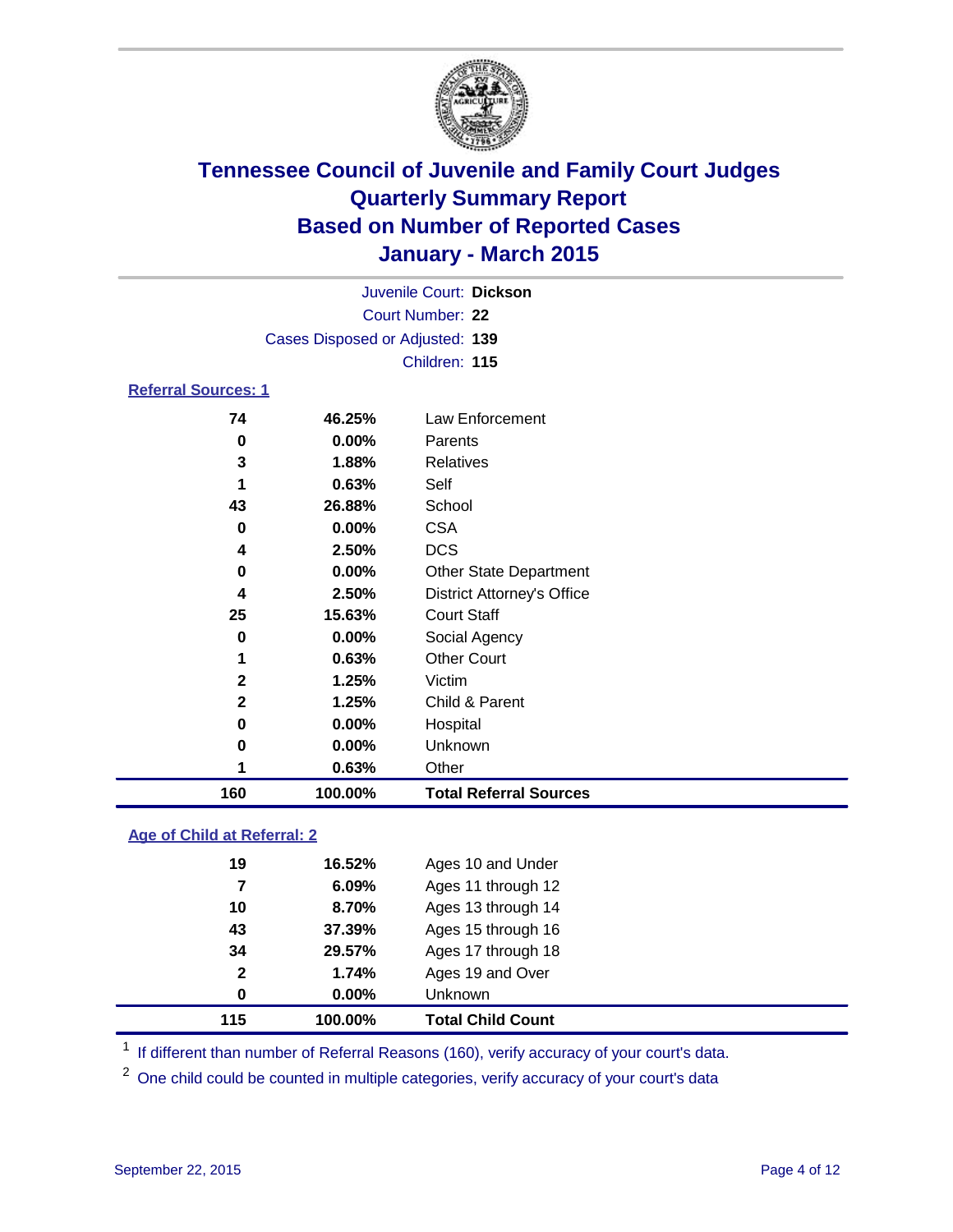

| Juvenile Court: Dickson                 |                                 |                          |  |
|-----------------------------------------|---------------------------------|--------------------------|--|
| Court Number: 22                        |                                 |                          |  |
|                                         | Cases Disposed or Adjusted: 139 |                          |  |
|                                         |                                 | Children: 115            |  |
| Sex of Child: 1                         |                                 |                          |  |
| 73                                      | 63.48%                          | Male                     |  |
| 42                                      | 36.52%                          | Female                   |  |
| $\mathbf 0$                             | 0.00%                           | Unknown                  |  |
| 115                                     | 100.00%                         | <b>Total Child Count</b> |  |
| Race of Child: 1                        |                                 |                          |  |
| 90                                      | 78.26%                          | White                    |  |
| 11                                      | 9.57%                           | African American         |  |
| 1                                       | 0.87%                           | Native American          |  |
| $\mathbf{2}$                            | 1.74%                           | Asian                    |  |
| 6                                       | 5.22%                           | Mixed                    |  |
| 5                                       | 4.35%                           | Unknown                  |  |
| 115                                     | 100.00%                         | <b>Total Child Count</b> |  |
| <b>Hispanic Origin: 1</b>               |                                 |                          |  |
| 5                                       | 4.35%                           | Yes                      |  |
| 101                                     | 87.83%                          | <b>No</b>                |  |
| 9                                       | 7.83%                           | Unknown                  |  |
| 115                                     | 100.00%                         | <b>Total Child Count</b> |  |
| <b>School Enrollment of Children: 1</b> |                                 |                          |  |
| 101                                     | 87.83%                          | Yes                      |  |
| 5                                       | 4.35%                           | <b>No</b>                |  |
| 9                                       | 7.83%                           | Unknown                  |  |
| 115                                     | 100.00%                         | <b>Total Child Count</b> |  |

One child could be counted in multiple categories, verify accuracy of your court's data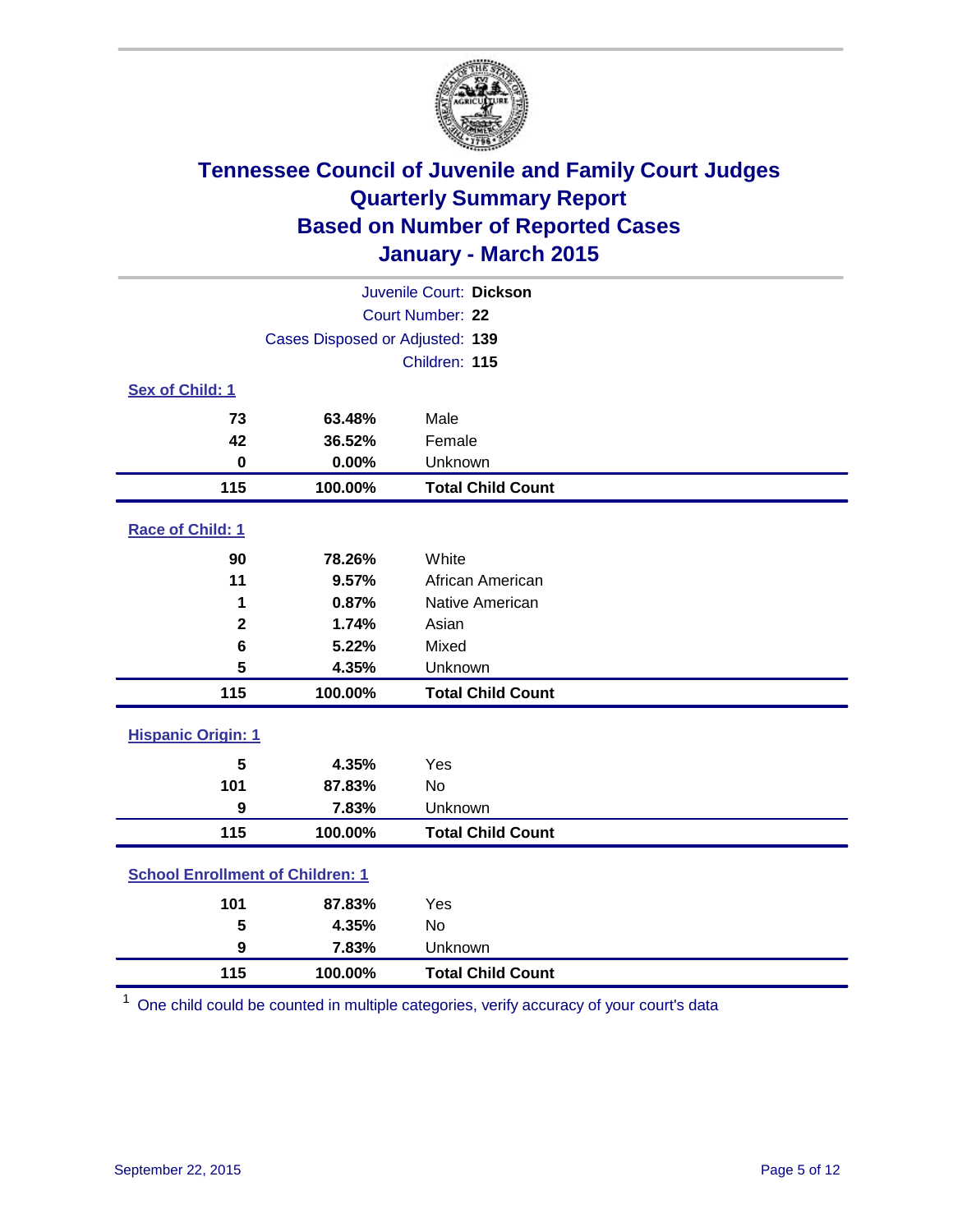

| Juvenile Court: Dickson                                   |                                 |                              |  |  |  |
|-----------------------------------------------------------|---------------------------------|------------------------------|--|--|--|
| Court Number: 22                                          |                                 |                              |  |  |  |
|                                                           | Cases Disposed or Adjusted: 139 |                              |  |  |  |
|                                                           | Children: 115                   |                              |  |  |  |
| <b>Living Arrangement of Child at Time of Referral: 1</b> |                                 |                              |  |  |  |
| 25                                                        | 21.74%                          | With Both Biological Parents |  |  |  |
| 0                                                         | $0.00\%$                        | With Father and Stepmother   |  |  |  |
| 5                                                         | 4.35%                           | With Mother and Stepfather   |  |  |  |
| 48                                                        | 41.74%                          | With Mother                  |  |  |  |
| 12                                                        | 10.43%                          | With Father                  |  |  |  |
| 11                                                        | $9.57\%$                        | <b>With Relatives</b>        |  |  |  |
| 1                                                         | $0.87\%$                        | <b>With Adoptive Parents</b> |  |  |  |
| $\mathbf{2}$                                              | 1.74%                           | With Foster Family           |  |  |  |
| 1                                                         | $0.87\%$                        | In a Group Home              |  |  |  |
| 1                                                         | $0.87\%$                        | In a Residential Center      |  |  |  |
| 0                                                         | $0.00\%$                        | In an Institution            |  |  |  |
| 0                                                         | $0.00\%$                        | Independent                  |  |  |  |
| 9                                                         | 7.83%                           | Unknown                      |  |  |  |
| 0                                                         | $0.00\%$                        | Other                        |  |  |  |
| 115                                                       | 100.00%                         | Total Child Count            |  |  |  |

### **Type of Detention: 2**

| 1   | 0.72%    | Non-Secure Placement         |
|-----|----------|------------------------------|
| 0   | $0.00\%$ | Juvenile Detention Facility  |
| 0   | $0.00\%$ | Jail - Complete Separation   |
| 0   | $0.00\%$ | Jail - Partial Separation    |
| 0   | $0.00\%$ | Jail - No Separation         |
| 0   | $0.00\%$ | <b>Psychiatric Hospital</b>  |
| 1   | 0.72%    | <b>Unknown</b>               |
| 137 | 98.56%   | Does Not Apply               |
| 0   | $0.00\%$ | Other                        |
| 139 | 100.00%  | <b>Total Detention Count</b> |

<sup>1</sup> One child could be counted in multiple categories, verify accuracy of your court's data

If different than number of Cases (139) verify accuracy of your court's data.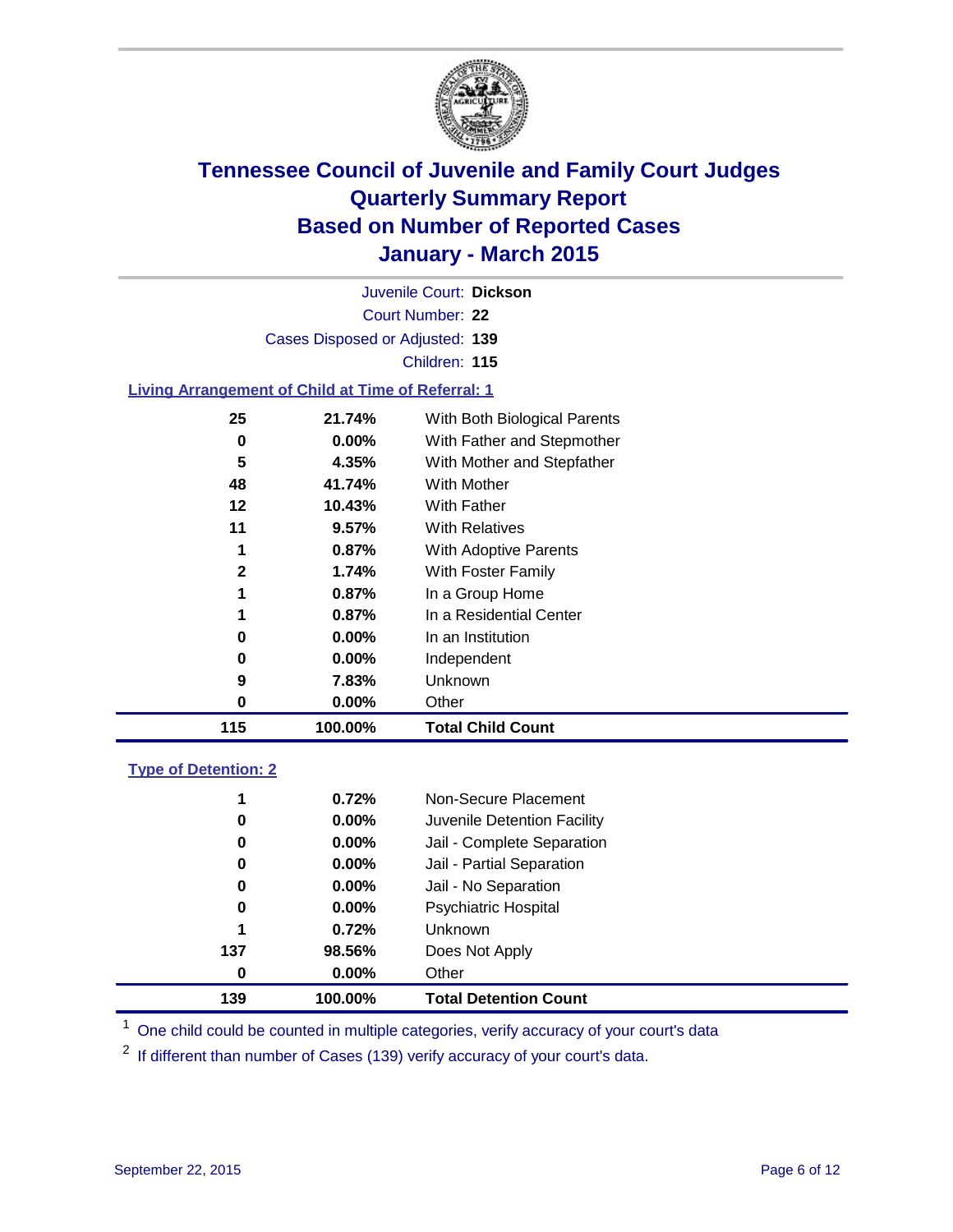

| Juvenile Court: Dickson                            |                                 |                                      |  |  |  |
|----------------------------------------------------|---------------------------------|--------------------------------------|--|--|--|
| Court Number: 22                                   |                                 |                                      |  |  |  |
|                                                    | Cases Disposed or Adjusted: 139 |                                      |  |  |  |
|                                                    |                                 | Children: 115                        |  |  |  |
| <b>Placement After Secure Detention Hearing: 1</b> |                                 |                                      |  |  |  |
| 0                                                  | 0.00%                           | Returned to Prior Living Arrangement |  |  |  |
| 0                                                  | 0.00%                           | Juvenile Detention Facility          |  |  |  |
| 0                                                  | 0.00%                           | Jail                                 |  |  |  |
| 0                                                  | 0.00%                           | Shelter / Group Home                 |  |  |  |
| $\bf{0}$                                           | 0.00%                           | <b>Foster Family Home</b>            |  |  |  |
| 0                                                  | 0.00%                           | <b>Psychiatric Hospital</b>          |  |  |  |
|                                                    | 0.72%                           | Unknown                              |  |  |  |
| 138                                                | 99.28%                          | Does Not Apply                       |  |  |  |
| $\bf{0}$                                           | 0.00%                           | Other                                |  |  |  |
| 139                                                | 100.00%                         | <b>Total Placement Count</b>         |  |  |  |
| <b>Intake Actions: 2</b>                           |                                 |                                      |  |  |  |
|                                                    |                                 |                                      |  |  |  |
| 102                                                | 63.75%                          | <b>Petition Filed</b>                |  |  |  |
| 0                                                  | 0.00%                           | <b>Motion Filed</b>                  |  |  |  |
| 31                                                 | 19.38%                          | <b>Citation Processed</b>            |  |  |  |
| $\bf{0}$                                           | 0.00%                           | Notification of Paternity Processed  |  |  |  |
| 24                                                 | 15.00%                          | Scheduling of Judicial Review        |  |  |  |
| 1                                                  | 0.63%                           | Scheduling of Administrative Review  |  |  |  |
| 0                                                  | 0.00%                           | Scheduling of Foster Care Review     |  |  |  |
| 0                                                  | 0.00%                           | Unknown                              |  |  |  |
|                                                    | 0.63%                           | Does Not Apply                       |  |  |  |
|                                                    | 0.63%                           | Other                                |  |  |  |
| 160                                                | 100.00%                         | <b>Total Intake Count</b>            |  |  |  |

<sup>1</sup> If different than number of Cases (139) verify accuracy of your court's data.

<sup>2</sup> If different than number of Referral Reasons (160), verify accuracy of your court's data.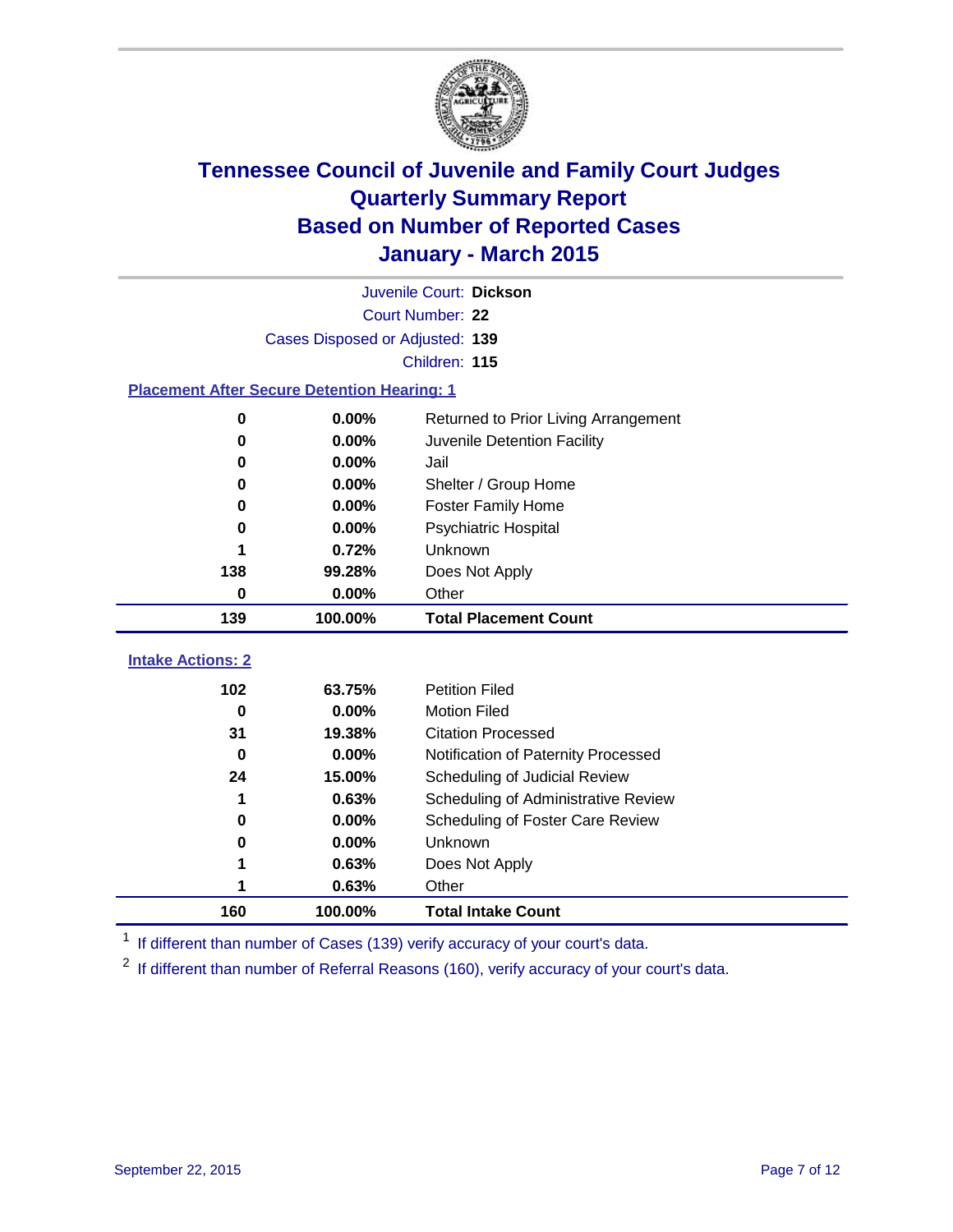

Court Number: **22** Juvenile Court: **Dickson** Cases Disposed or Adjusted: **139** Children: **115**

### **Last Grade Completed by Child: 1**

| 115                     | 100.00%        | <b>Total Child Count</b> |
|-------------------------|----------------|--------------------------|
| $\pmb{0}$               | 0.00%          | Other                    |
| 11                      | 9.57%          | Unknown                  |
| $\mathbf 2$             | 1.74%          | Never Attended School    |
| $\mathbf 0$             | 0.00%          | Graduated                |
| 0                       | 0.00%          | <b>GED</b>               |
| $\pmb{0}$               | 0.00%          | Non-Graded Special Ed    |
| 1                       | 0.87%          | 12th Grade               |
| 13                      | 11.30%         | 11th Grade               |
| 31                      | 26.96%         | 10th Grade               |
| $\bf{0}$                | 0.00%          | 9th Grade                |
| 14                      | 12.17%         | 9th Grade                |
| $\mathbf 0$             | 0.00%          | 8th Grade                |
| 13                      | 11.30%         | 8th Grade                |
| $\mathbf 0$             | 0.00%          | 7th Grade                |
| 4                       | 3.48%          | 7th Grade                |
| 0                       | 0.00%          | 6th Grade                |
| 3                       | 2.61%          | 6th Grade                |
| $\pmb{0}$               | 3.48%<br>0.00% | 5th Grade<br>5th Grade   |
| $\pmb{0}$<br>4          | 0.00%          | 4th Grade                |
| $\mathbf 2$             | 1.74%          | 4th Grade                |
| $\pmb{0}$               | 0.00%          | 3rd Grade                |
| 3                       | 2.61%          | 3rd Grade                |
| $\pmb{0}$               | 0.00%          | 2nd Grade                |
| 3                       | 2.61%          | 2nd Grade                |
| $\pmb{0}$               | 0.00%          | 1st Grade                |
| $\overline{\mathbf{5}}$ | 4.35%          | 1st Grade                |
| $\mathbf 2$             | 1.74%          | Kindergarten             |
| 1                       | 0.87%          | Preschool                |
| 3                       | 2.61%          | Too Young for School     |
|                         |                |                          |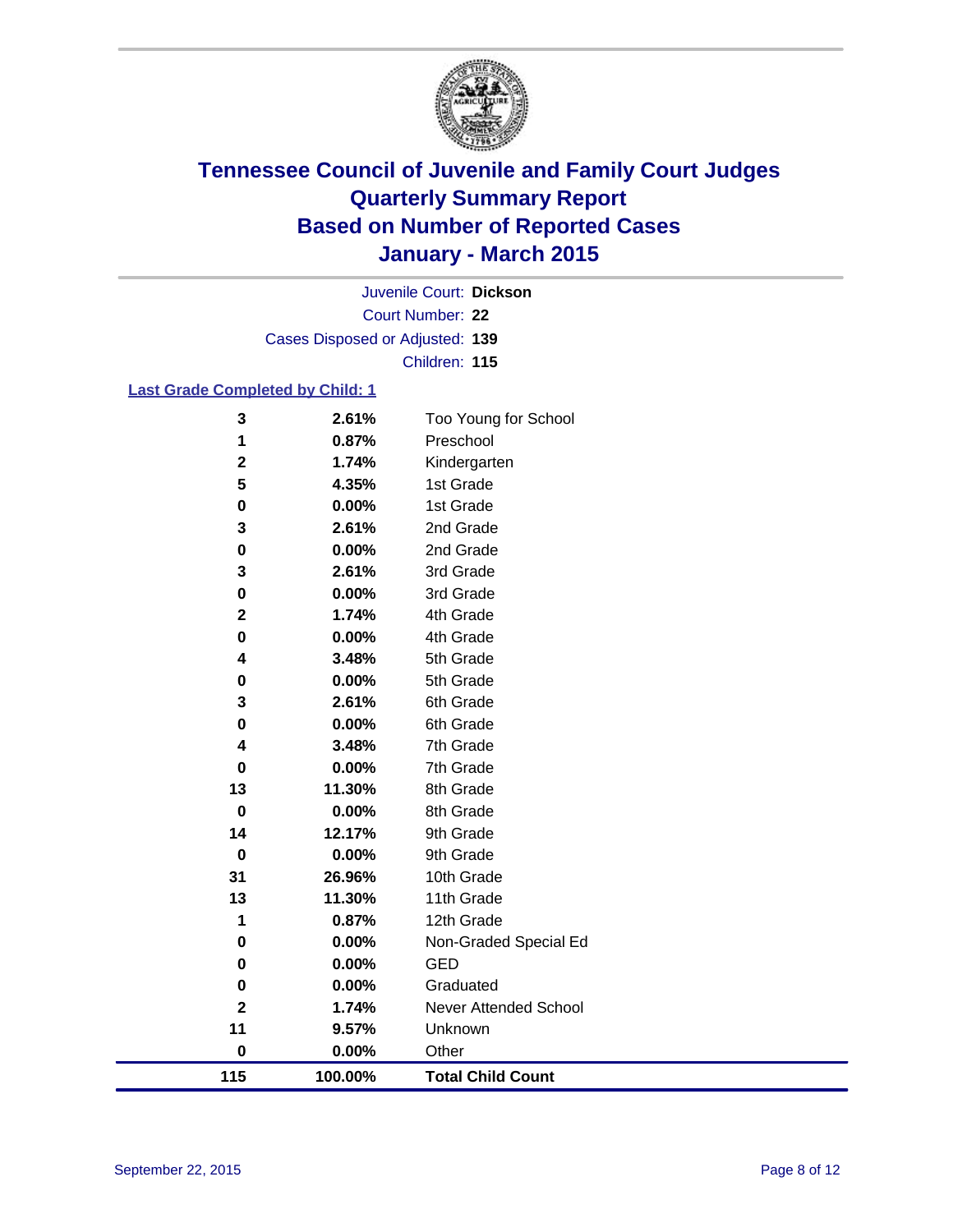

|                                                                                         | Juvenile Court: Dickson  |  |  |  |
|-----------------------------------------------------------------------------------------|--------------------------|--|--|--|
| Court Number: 22                                                                        |                          |  |  |  |
| Cases Disposed or Adjusted: 139                                                         |                          |  |  |  |
|                                                                                         | Children: 115            |  |  |  |
| <b>Enrolled in Special Education: 1</b>                                                 |                          |  |  |  |
| 11<br>9.57%                                                                             | Yes                      |  |  |  |
| 83<br>72.17%                                                                            | No                       |  |  |  |
| 21<br>Unknown<br>18.26%                                                                 |                          |  |  |  |
| 115<br>100.00%                                                                          | <b>Total Child Count</b> |  |  |  |
| One child could be counted in multiple categories, verify accuracy of your court's data |                          |  |  |  |

| 160                          | 100.00% | <b>Total Action Count</b> |
|------------------------------|---------|---------------------------|
| 0                            | 0.00%   | Unknown                   |
| $\mathbf 0$                  | 0.00%   | Other                     |
| 28                           | 17.50%  | YSO                       |
| 0                            | 0.00%   | Magistrate                |
| 132                          | 82.50%  | Judge                     |
| <b>Action Executed By: 1</b> |         |                           |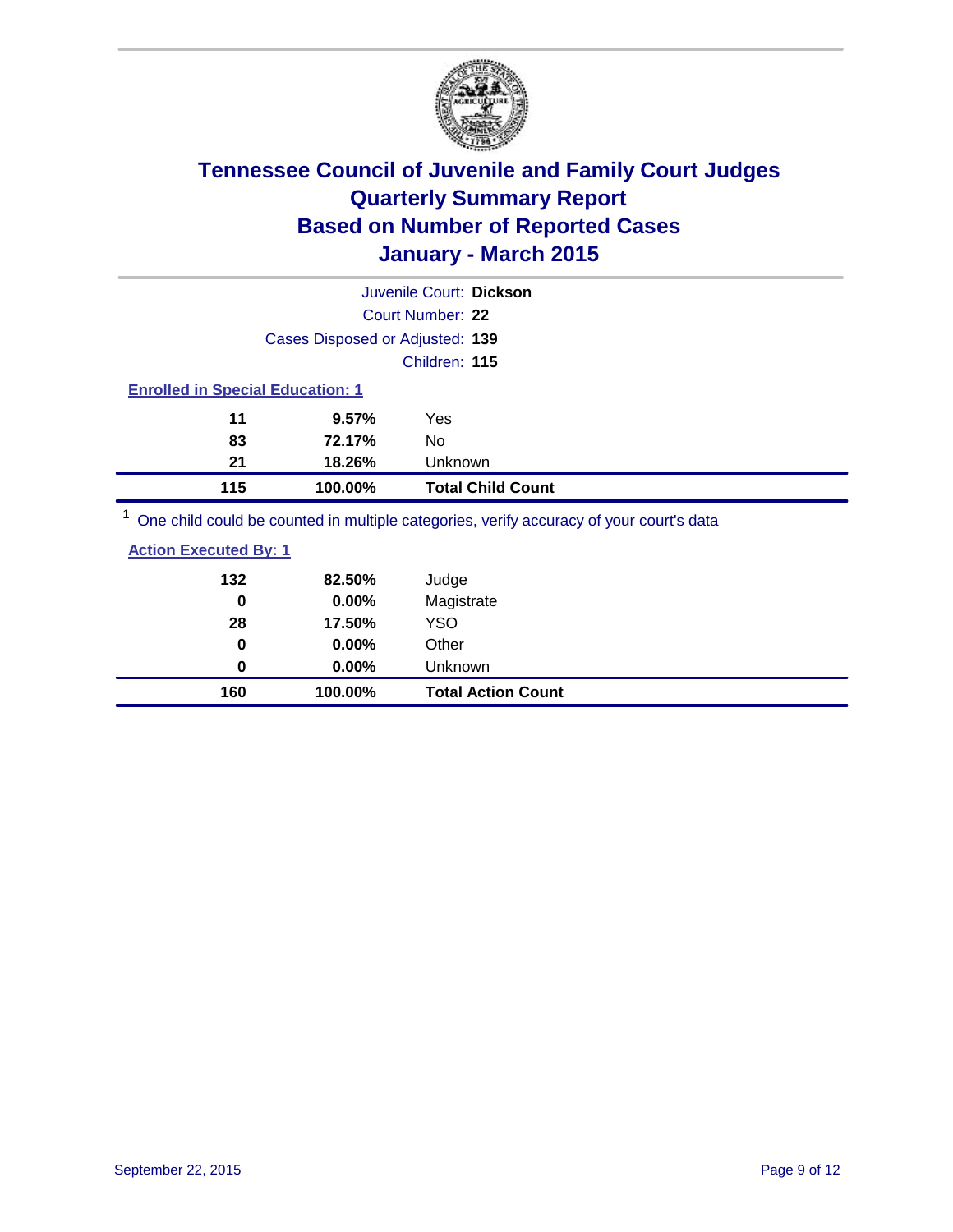

Court Number: **22** Juvenile Court: **Dickson** Cases Disposed or Adjusted: **139** Children: **115**

### **Formal / Informal Actions: 1**

| 23  | 14.38%   | Dismissed                                        |
|-----|----------|--------------------------------------------------|
| 0   | $0.00\%$ | Retired / Nolle Prosequi                         |
| 33  | 20.63%   | <b>Complaint Substantiated Delinquent</b>        |
| 18  | 11.25%   | <b>Complaint Substantiated Status Offender</b>   |
| 5   | 3.13%    | <b>Complaint Substantiated Dependent/Neglect</b> |
| 0   | $0.00\%$ | <b>Complaint Substantiated Abused</b>            |
| 0   | $0.00\%$ | <b>Complaint Substantiated Mentally III</b>      |
| 47  | 29.38%   | Informal Adjustment                              |
| 0   | $0.00\%$ | <b>Pretrial Diversion</b>                        |
| 0   | $0.00\%$ | <b>Transfer to Adult Court Hearing</b>           |
| 0   | $0.00\%$ | Charges Cleared by Transfer to Adult Court       |
| 5   | 3.13%    | Special Proceeding                               |
| 1   | 0.63%    | <b>Review Concluded</b>                          |
| 18  | 11.25%   | Case Held Open                                   |
| 10  | 6.25%    | Other                                            |
| 0   | $0.00\%$ | Unknown                                          |
| 160 | 100.00%  | <b>Total Action Count</b>                        |

<sup>1</sup> If different than number of Referral Reasons (160), verify accuracy of your court's data.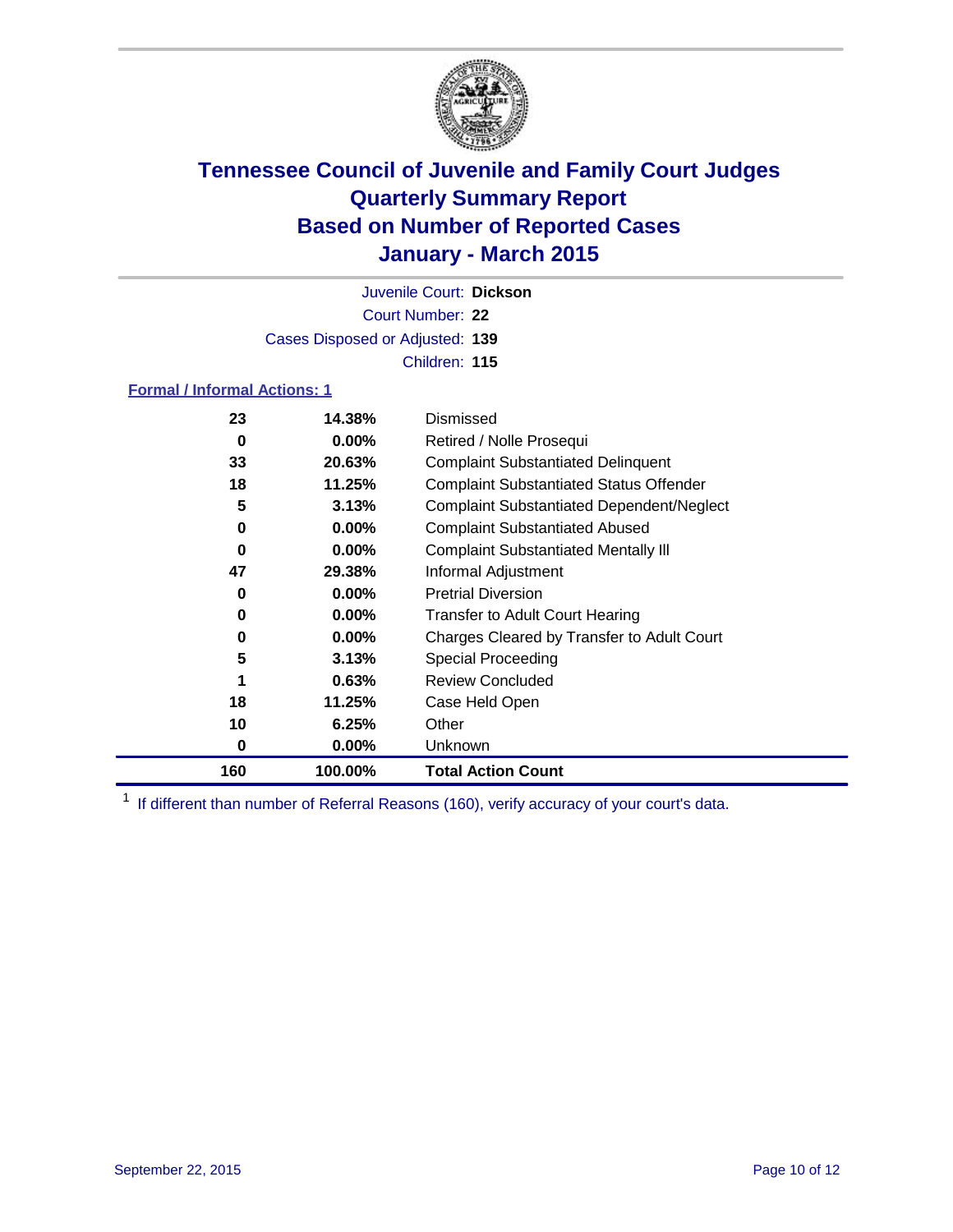

|                       |                                 | Juvenile Court: Dickson                               |
|-----------------------|---------------------------------|-------------------------------------------------------|
|                       |                                 | Court Number: 22                                      |
|                       | Cases Disposed or Adjusted: 139 |                                                       |
|                       |                                 | Children: 115                                         |
| <b>Case Outcomes:</b> |                                 | There can be multiple outcomes for one child or case. |
| 24                    | 6.50%                           | <b>Case Dismissed</b>                                 |
| 0                     | 0.00%                           | Case Retired or Nolle Prosequi                        |
| 26                    | 7.05%                           | Warned / Counseled                                    |
| 73                    | 19.78%                          | Held Open For Review                                  |
| 8                     | 2.17%                           | Supervision / Probation to Juvenile Court             |
| 0                     | 0.00%                           | <b>Probation to Parents</b>                           |
| 0                     | 0.00%                           | Referral to Another Entity for Supervision / Service  |
| 0                     | 0.00%                           | Referred for Mental Health Counseling                 |
| 1                     | 0.27%                           | Referred for Alcohol and Drug Counseling              |
| 0                     | 0.00%                           | <b>Referred to Alternative School</b>                 |
| 0                     | 0.00%                           | Referred to Private Child Agency                      |
| 0                     | 0.00%                           | Referred to Defensive Driving School                  |
| 0                     | 0.00%                           | Referred to Alcohol Safety School                     |
| 0                     | 0.00%                           | Referred to Juvenile Court Education-Based Program    |
| 0                     | 0.00%                           | Driver's License Held Informally                      |
| 0                     | 0.00%                           | <b>Voluntary Placement with DMHMR</b>                 |
| 0                     | 0.00%                           | <b>Private Mental Health Placement</b>                |
| 0                     | 0.00%                           | <b>Private MR Placement</b>                           |
| 0                     | 0.00%                           | Placement with City/County Agency/Facility            |
| 2                     | 0.54%                           | Placement with Relative / Other Individual            |
| 32                    | 8.67%                           | Fine                                                  |
| 26                    | 7.05%                           | <b>Public Service</b>                                 |
| 11                    | 2.98%                           | Restitution                                           |
| 1                     | 0.27%                           | <b>Runaway Returned</b>                               |
| 4                     | 1.08%                           | No Contact Order                                      |
| 0                     | 0.00%                           | Injunction Other than No Contact Order                |
| 0                     | 0.00%                           | <b>House Arrest</b>                                   |
| 0                     | 0.00%                           | <b>Court Defined Curfew</b>                           |
| 5                     | 1.36%                           | Dismissed from Informal Adjustment                    |
| 0                     | 0.00%                           | <b>Dismissed from Pretrial Diversion</b>              |
| 3                     | 0.81%                           | Released from Probation                               |
| 0                     | 0.00%                           | <b>Transferred to Adult Court</b>                     |
| 0                     | 0.00%                           | <b>DMHMR Involuntary Commitment</b>                   |
| 0                     | $0.00\%$                        | <b>DCS Commitment - Determinate</b>                   |